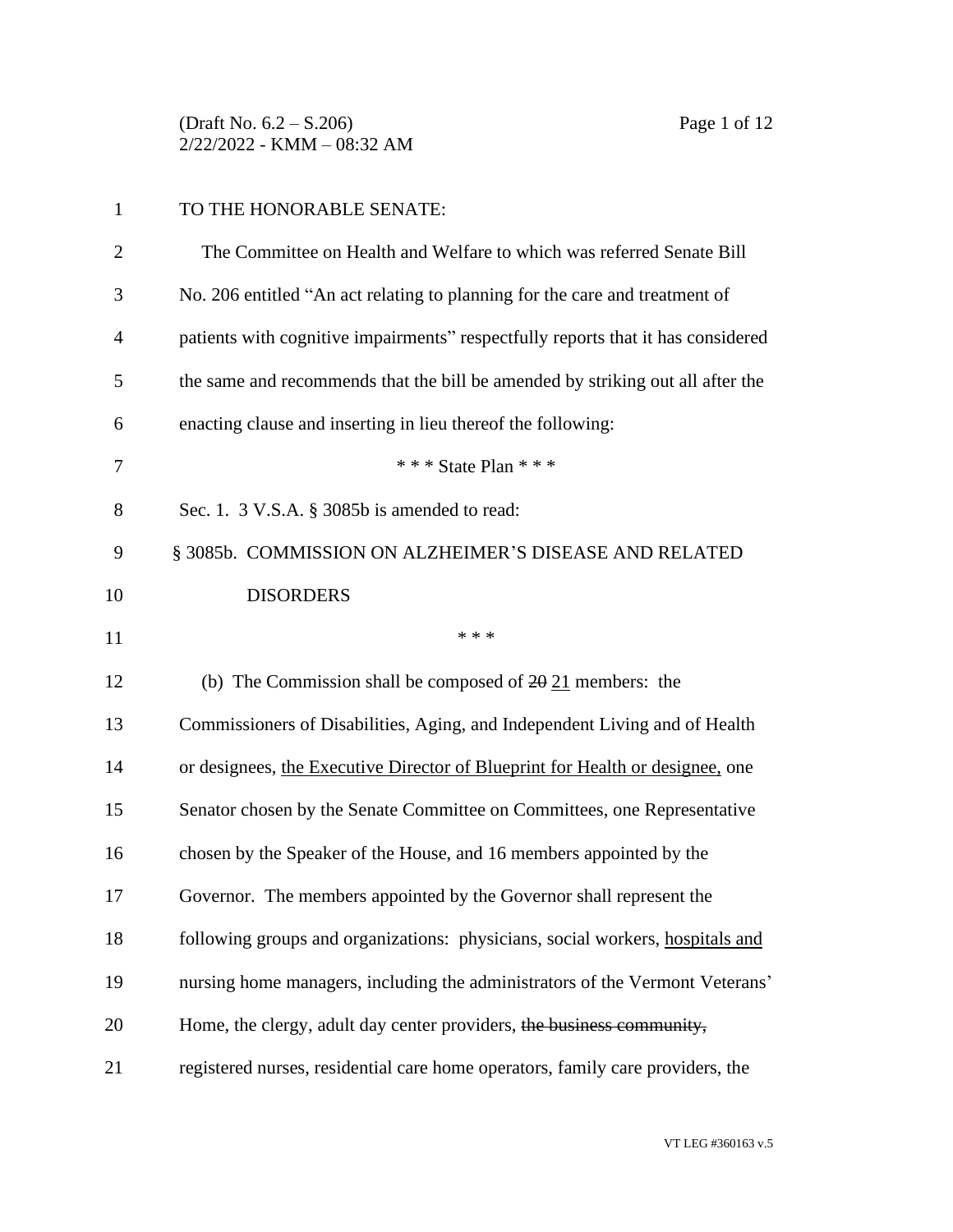# (Draft No. 6.2 – S.206) Page 2 of 12 2/22/2022 - KMM – 08:32 AM

| $\mathbf{1}$   | home health agency, the legal profession, mental health service providers, the |
|----------------|--------------------------------------------------------------------------------|
| $\overline{2}$ | area agencies on aging, University of Vermont's Center on Aging, the Support   |
| 3              | and Services at Home (SASH) program, and the Alzheimer's Association. The      |
| $\overline{4}$ | members appointed by the Governor shall have direct expertise or experience    |
| 5              | working with or caring for individuals impacted by Alzheimer's disease and     |
| 6              | related disorders, expertise in clinical and medical research on Alzheimer's   |
| 7              | disease and related disorders, or knowledge of health systems and policies to  |
| 8              | equitably address Alzheimer's disease and related disorders and shall          |
| 9              | represent, to the degree possible, the five regions of the State.              |
| 10             | * * *                                                                          |
| 11             | (f) The Commission shall advise State agencies on matters of State policy      |
| 12             | relating to Alzheimer's disease and other dementia-related disorders in        |
| 13             | Vermont for both the public and private sectors. The Commission shall:         |
| 14             | (1) Evaluate the adequacy of existing services to individuals with             |
| 15             | Alzheimer's disease and other dementia-related disorders and their families,   |
| 16             | and conduct studies to identify gaps in these services. These studies may      |
| 17             | include access to mental health-related services and support for services to   |
| 18             | families of individuals with Alzheimer's disease.                              |
| 19             | (2) Identify strategies and recommend resources to expand existing             |
| 20             | services.                                                                      |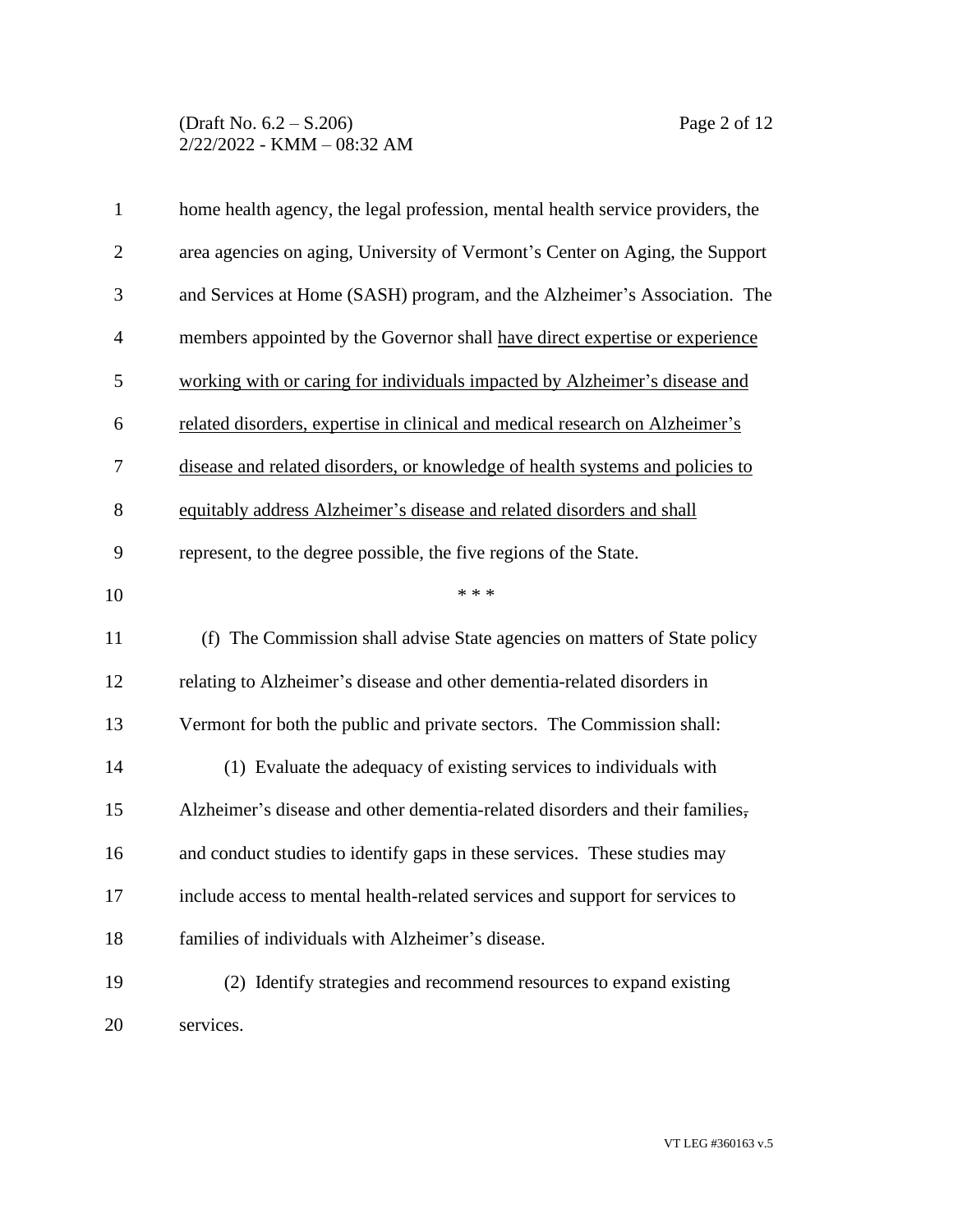# (Draft No. 6.2 – S.206) Page 3 of 12 2/22/2022 - KMM – 08:32 AM

| $\mathbf{1}$   | (3) Review or participate in the development of laws, rules, and other          |
|----------------|---------------------------------------------------------------------------------|
| $\overline{2}$ | governmental initiatives that may affect individuals with Alzheimer's disease   |
| 3              | and other dementia-related disorders, and their families. This may include      |
| $\overline{4}$ | participation in the development of rules, and procedures related to 1996 Acts  |
| 5              | and Resolves No. 160, Medicare and Medicaid, nursing and residential care       |
| 6              | facilities, adult day centers, special care units, and all community based      |
| 7              | services to elders.                                                             |
| 8              | (4) Provide advice regarding revisions, coordination of services,               |
| 9              | accountability, and appropriations.                                             |
| 10             | (5) Support the development of expanded community recognition,                  |
| 11             | understanding, and capacity to meet the needs of individuals with Alzheimer's   |
| 12             | disease and dementia-related disorders. This may include development of new     |
| 13             | technologies to improve access to information for caregivers and practitioners  |
| 14             | who provide services throughout the State and identification of new models of   |
| 15             | service and activities related to expansion of community access to information, |
| 16             | education, and service.                                                         |
| 17             | (6) Advise and provide written comments to the Departments of Health            |
| 18             | and of Disabilities, Aging, and Independent Living regarding the development    |
| 19             | of the State Plan on Aging as it relates to Alzheimer's disease and dementia    |
| 20             | pursuant to 33 V.S.A. § 6206 and other relevant plans.                          |
| 21             | * * *                                                                           |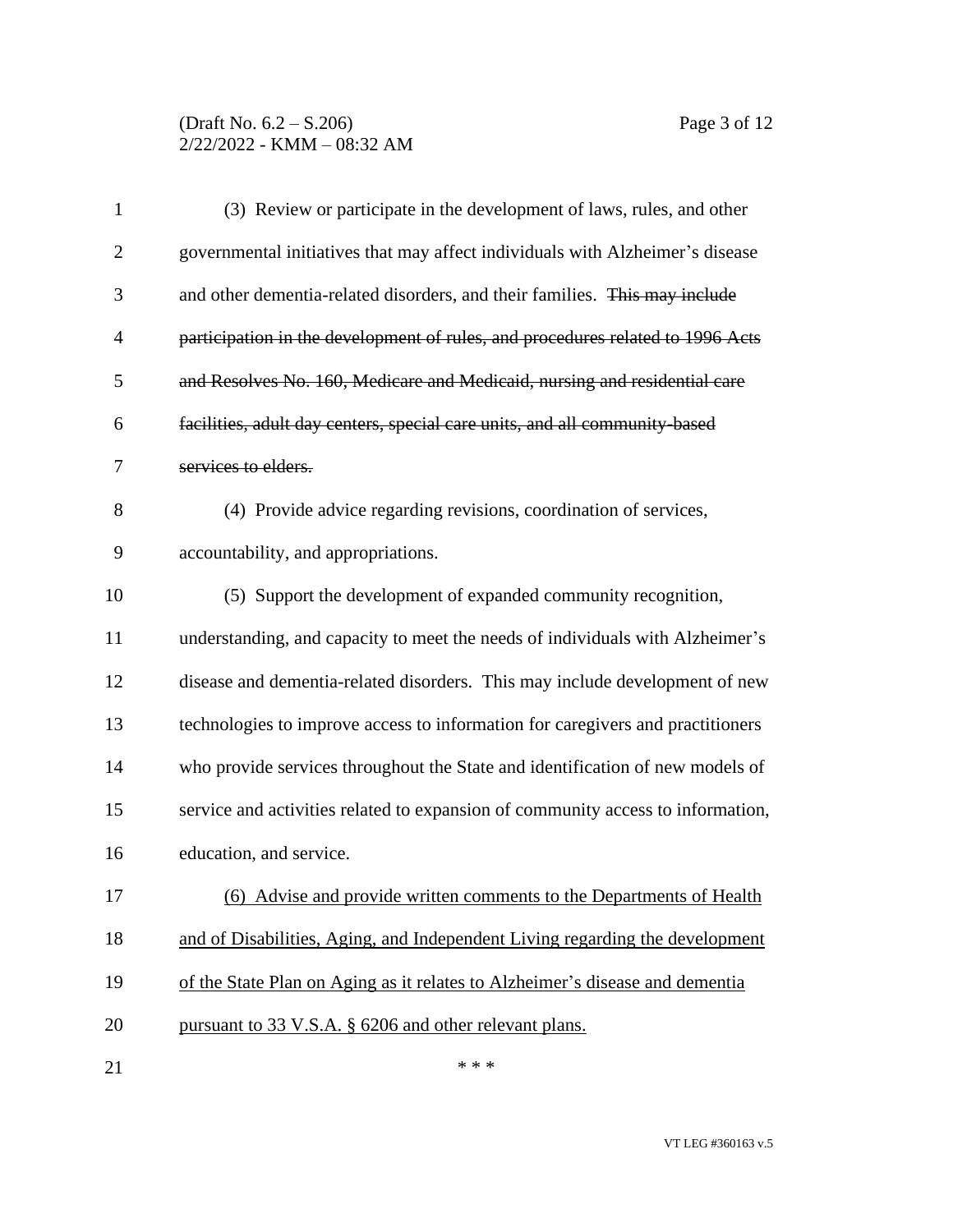(Draft No. 6.2 – S.206) Page 4 of 12 2/22/2022 - KMM – 08:32 AM

| $\mathbf{1}$   | Sec. 2. 33 V.S.A. § 6206 is amended to read:                                        |
|----------------|-------------------------------------------------------------------------------------|
| $\overline{2}$ | § 6206. PLAN FOR COMPREHENSIVE AND COORDINATED SYSTEM                               |
| 3              | OF SERVICES, SUPPORTS, AND PROTECTIONS                                              |
| $\overline{4}$ | (a) At least once every four years, the Department of Disabilities, Aging,          |
| 5              | and Independent Living shall adopt a State Plan on Aging, as required by the        |
| 6              | Older Americans Act. The State Plan on Aging shall describe a                       |
| 7              | comprehensive and coordinated system of services, supports, and protections         |
| 8              | for older Vermonters, including individuals with Alzheimer's disease and            |
| 9              | related disorders, that is consistent with the principles set forth in section 6202 |
| 10             | of this chapter and sets forth the nature, extent, allocation, anticipated funding, |
| 11             | and timing of services for older Vermonters. The State Plan on Aging shall          |
| 12             | also include the following categories:                                              |
| 13             | (1) priorities for continuation of existing programs and development of             |
| 14             | new programs;                                                                       |
| 15             | (2) criteria for receiving services or funding;                                     |
| 16             | (3) types of services provided; and                                                 |
| 17             | (4) a process for evaluating and assessing each program's success.                  |
| 18             | $(b)(1)$ The Commissioner shall determine priorities for the State Plan on          |
| 19             | Aging based on:                                                                     |
| 20             | (A) information obtained from older Vermonters, their families, and                 |
| 21             | their guardians, if applicable, and from senior centers and service providers;      |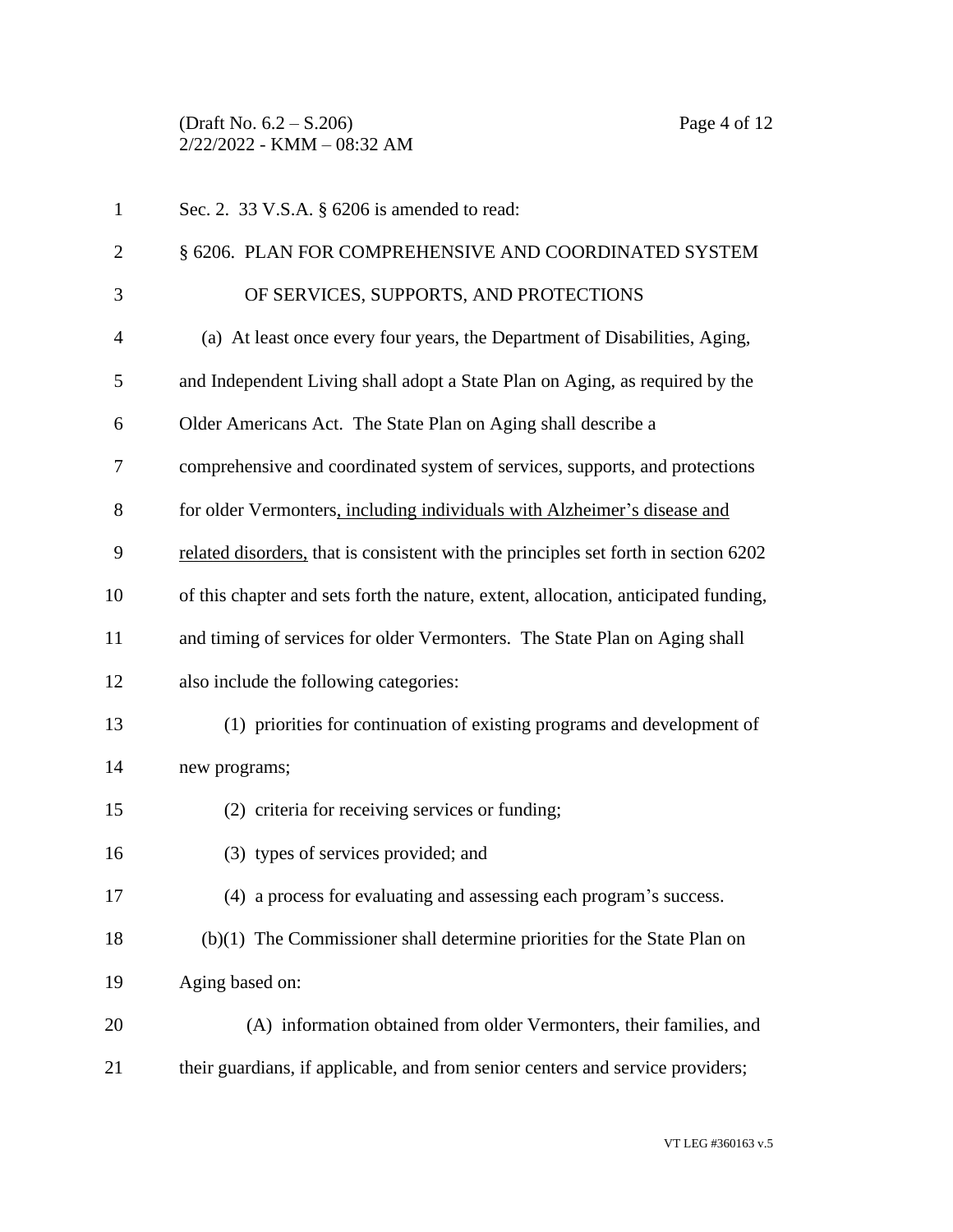# (Draft No. 6.2 – S.206) Page 5 of 12 2/22/2022 - KMM – 08:32 AM

| $\mathbf{1}$   | (B) a comprehensive needs assessment that includes:                              |
|----------------|----------------------------------------------------------------------------------|
| $\overline{2}$ | (i) demographic information about Vermont residents, including                   |
| 3              | older Vermonters, family caregivers, and kinship caregivers;                     |
| $\overline{4}$ | (ii) information about existing services used by older Vermonters,               |
| 5              | family caregivers, and kinship caregivers;                                       |
| 6              | (iii) characteristics of unserved and underserved individuals and                |
| 7              | populations; and                                                                 |
| 8              | (iv) the reasons for any gaps in service, including identifying                  |
| 9              | variations in community needs and resources;                                     |
| 10             | (C) a comprehensive evaluation of the services available to older                |
| 11             | Vermonters across the State, including home- and community-based services,       |
| 12             | residential care homes, assisted living residences, nursing facilities, senior   |
| 13             | centers, and other settings in which care is or may later be provided; and       |
| 14             | (D) identification of the additional needs and concerns of older                 |
| 15             | Vermonters, their families, and their caregivers in the event of a public health |
| 16             | crisis, natural disaster, or other emergency situation.                          |
| 17             | (2) Following the determination of State Plan on Aging priorities, the           |
| 18             | Commissioner shall consider funds available to the Department in allocating      |
| 19             | resources.                                                                       |
| 20             | (c) At least 60 days prior to adopting the proposed plan, the Commissioner       |
| 21             | shall submit a draft to the Department's Advisory Board established pursuant     |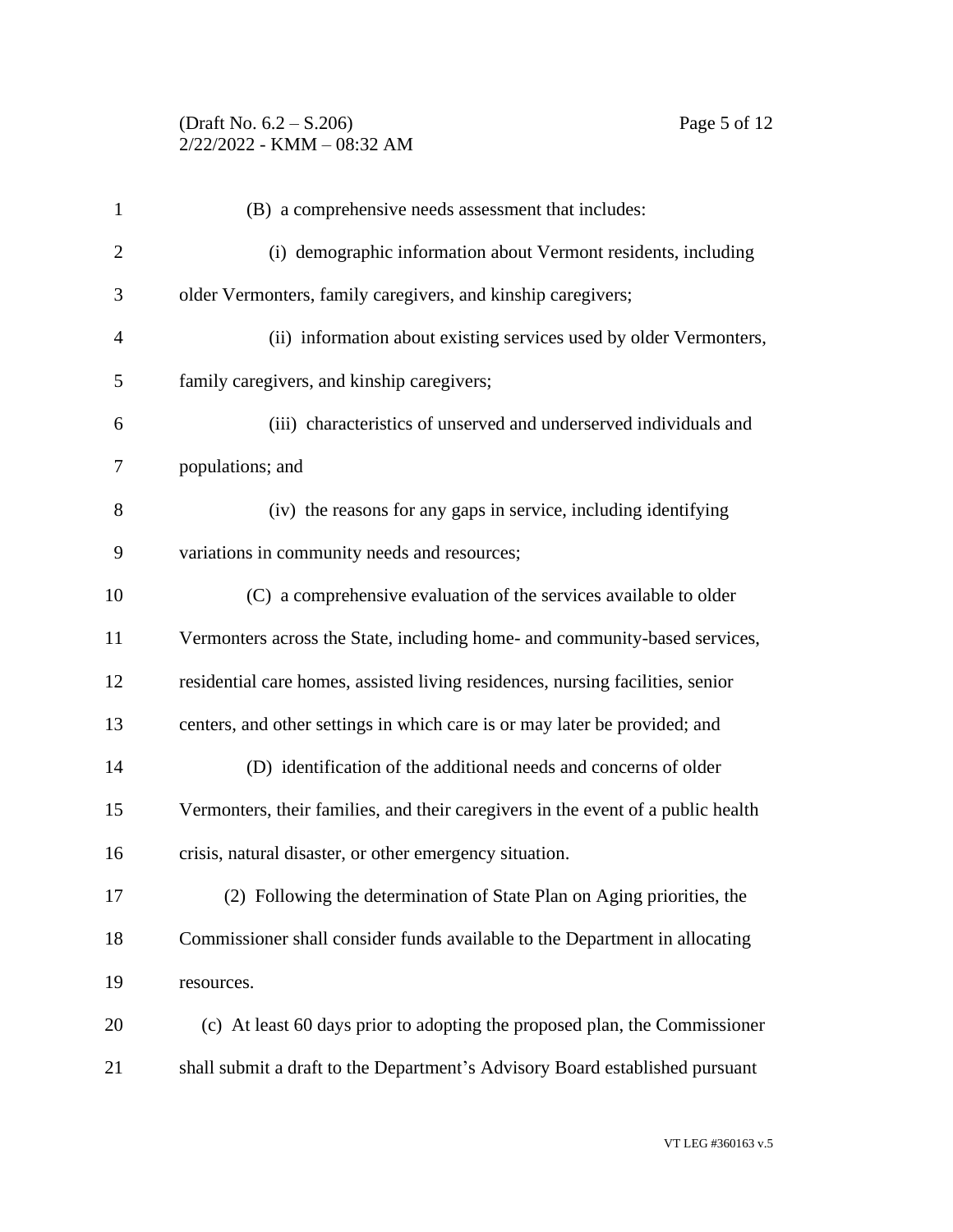| $\mathbf{1}$   | to section 505 of this title and the Commission on Alzheimer's Disease and    |
|----------------|-------------------------------------------------------------------------------|
| $\overline{2}$ | Related Disorders established pursuant to 3 V.S.A. § 3085b for advice and     |
| 3              | recommendations. The Advisory Board and Commission shall provide the          |
| $\overline{4}$ | Commissioner with written comments on the proposed plan.                      |
| 5              | (d) The Commissioner may make annual revisions to the plan as needed.         |
| 6              | The Commissioner shall submit any proposed revisions to the Department's      |
| 7              | Advisory Board and to the Commission on Alzheimer's Disease and Related       |
| 8              | Disorders for comment within the time frames established in subsection (c) of |
| 9              | this section.                                                                 |
| 10             | (e) On or before January 15 of each year, and notwithstanding the             |
| 11             | provisions of 2 V.S.A. $\S$ 20(d), the Department shall report to the House   |
| 12             | Committee on Human Services, the Senate Committee on Health and Welfare,      |
| 13             | and the Governor regarding:                                                   |
| 14             | (1) implementation of the plan;                                               |
| 15             | (2) the extent to which the system principles set forth in section 6202 of    |
| 16             | this chapter are being achieved;                                              |
| 17             | (3) based on both qualitative and quantitative data, the extent to which      |
| 18             | the system has been successful in targeting services to individuals with the  |
| 19             | greatest economic and social need;                                            |
| 20             | (4) the sufficiency of the provider network and any workforce                 |
| 21             | challenges affecting providers of care or services for older Vermonters; and  |
|                |                                                                               |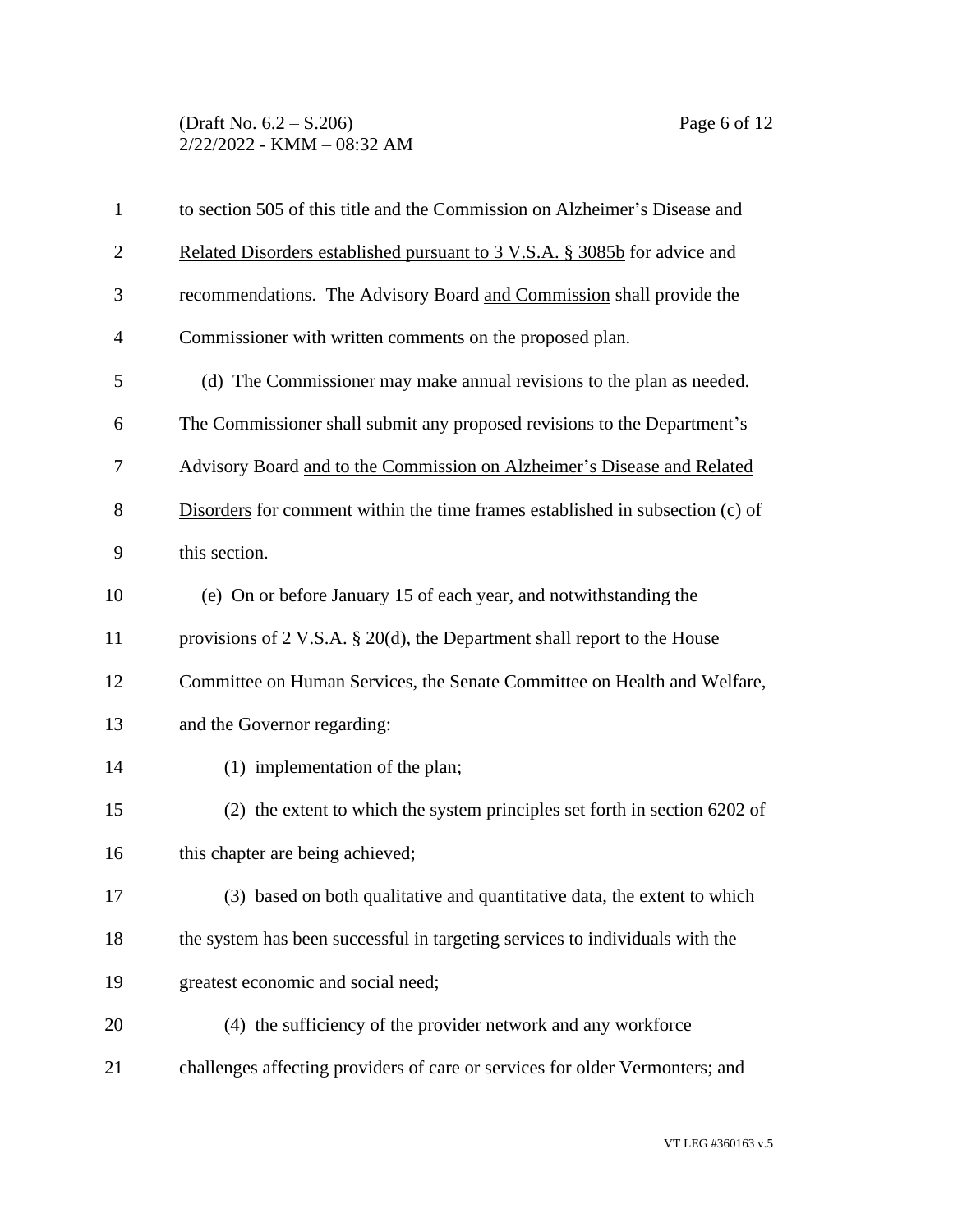# (Draft No. 6.2 – S.206) Page 7 of 12 2/22/2022 - KMM – 08:32 AM

| $\mathbf{1}$   | (5) the availability of affordable and accessible opportunities for older    |
|----------------|------------------------------------------------------------------------------|
| $\overline{2}$ | Vermonters to engage with their communities, such as social events,          |
| 3              | educational classes, civic meetings, health and exercise programs, and       |
| 4              | volunteer opportunities.                                                     |
| 5              | (f) With regard to individuals with Alzheimer's disease and related          |
| 6              | disorders, the State Plan on Aging shall address:                            |
| 7              | (1) home-based care or placements and hospital and long-term care            |
| 8              | placements and transitions to and from care in home, hospital, and long-term |
| 9              | care settings;                                                               |
| 10             | (2) support and education for families and caregivers; and                   |
| 11             | (3) strategies to promote affordable and accessible long-term care and       |
| 12             | home- and community-based services to individuals with Alzheimer's disease   |
| 13             | and related disorders.                                                       |
| 14             | Sec. 3. STATE PLAN ON AGING; ALZHEIMER'S DISEASE AND                         |
| 15             | RELATED DISORDERS; ADDENDUM                                                  |
| 16             | In preparing the 2023 to 2026 State Plan on Aging pursuant to 33 V.S.A.      |
| 17             | § 6206, the Department of Disabilities, Aging, and Independent Living shall  |
| 18             | include as an addendum the State Plan on Alzheimer's Disease and Healthy     |
| 19             | Aging.                                                                       |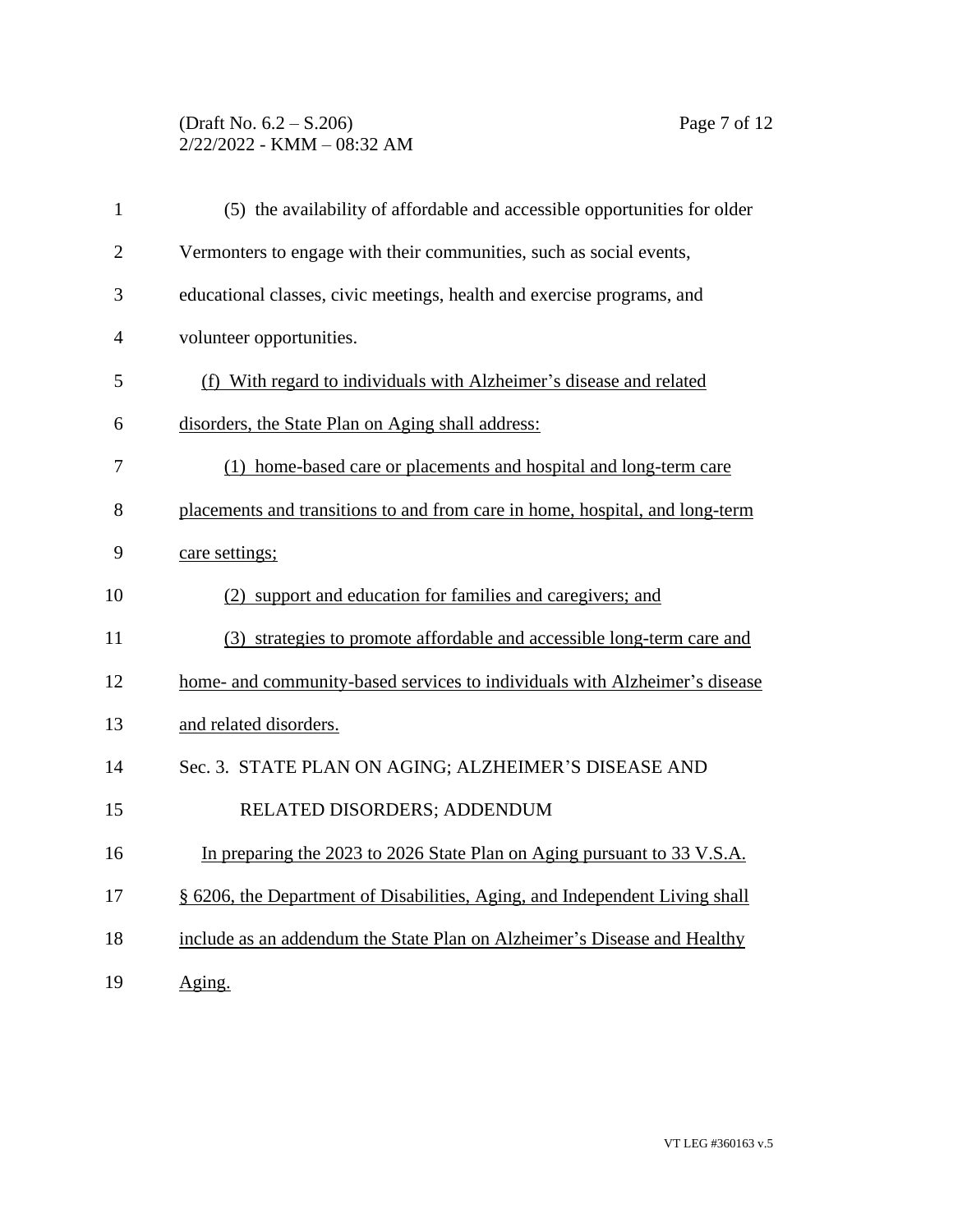# (Draft No. 6.2 – S.206) Page 8 of 12 2/22/2022 - KMM – 08:32 AM

| 1              | *** Creation of Public Education Resources and Coordinator ***                 |
|----------------|--------------------------------------------------------------------------------|
| $\overline{2}$ | Sec. 4. 33 V.S.A. chapter 62 is amended to read:                               |
| 3              | CHAPTER 62. SUPPORTS FOR OLDER VERMONTERS ACT                                  |
| 4              | Subchapter 1. Older Vermonters Act                                             |
| 5              | § 6201. SHORT TITLE                                                            |
| 6              | This ehapter subchapter may be cited as the "Older Vermonters Act."            |
| 7              | * * *                                                                          |
| 8              | § 6203. DEFINITIONS                                                            |
| 9              | As used in this ehapter subchapter:                                            |
| 10             | * * *                                                                          |
| 11             | § 6204. DEPARTMENT OF DISABILITIES, AGING, AND INDEPENDENT                     |
| 12             | LIVING; DUTIES                                                                 |
| 13             | * * *                                                                          |
| 14             | $(b)(1)$ The Department shall coordinate strategies to incorporate the         |
| 15             | principles established in section 6202 of this chapter subchapter into all     |
| 16             | programs serving older Vermonters.                                             |
| 17             | * * *                                                                          |
| 18             | (c) The Department's Advisory Board established pursuant to section 505        |
| 19             | of this title shall monitor the implementation and administration of the Older |
| 20             | Vermonters Act established by this ehapter subchapter.                         |
| 21             | § 6205. AREA AGENCIES ON AGING; DUTIES                                         |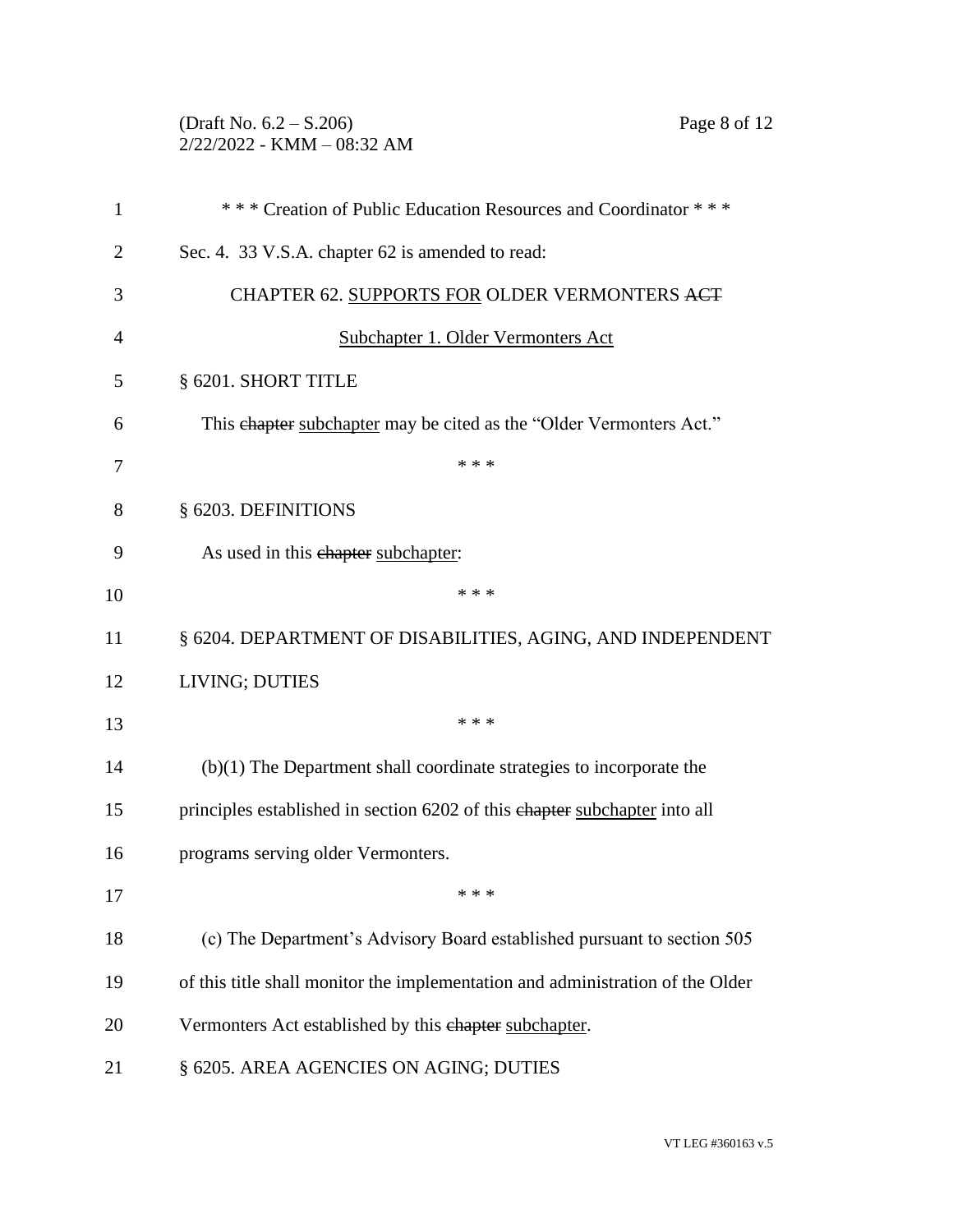| $\mathbf{1}$   | * * *                                                                              |
|----------------|------------------------------------------------------------------------------------|
| $\overline{2}$ | (b) In addition to the duties described in subsection (a) of this section, the     |
| 3              | area agencies on aging shall:                                                      |
| $\overline{4}$ | $(1)$ promote the principles established in section 6202 of this chapter           |
| 5              | subchapter across the agencies' programs and shall collaborate with                |
| 6              | stakeholders to educate the public about the importance of each principle;         |
| 7              | (2) promote collaboration with a network of service providers to provide           |
| 8              | a holistic approach to improving health outcomes for older Vermonters; and         |
| 9              | (3) use their existing area plans to facilitate awareness of aging issues,         |
| 10             | needs, and services and to promote the system principles expressed in section      |
| 11             | 6202 of this chapter subchapter.                                                   |
| 12             | § 6206. PLAN FOR COMPREHENSIVE AND COORDINATED SYSTEM                              |
| 13             | OF SERVICES, SUPPORTS, AND PROTECTIONS                                             |
| 14             | (a) At least once every four years, the Department of Disabilities, Aging,         |
| 15             | and Independent Living shall adopt a State Plan on Aging, as required by the       |
| 16             | Older Americans Act. The State Plan on Aging shall describe a comprehensive        |
| 17             | and coordinated system of services, supports, and protections for older            |
| 18             | Vermonters that is consistent with the principles set forth in section 6202 of     |
| 19             | this ehapter subchapter and sets forth the nature, extent, allocation, anticipated |
| 20             | funding, and timing of services for older Vermonters. The State Plan on Aging      |
| 21             | shall also include the following categories:                                       |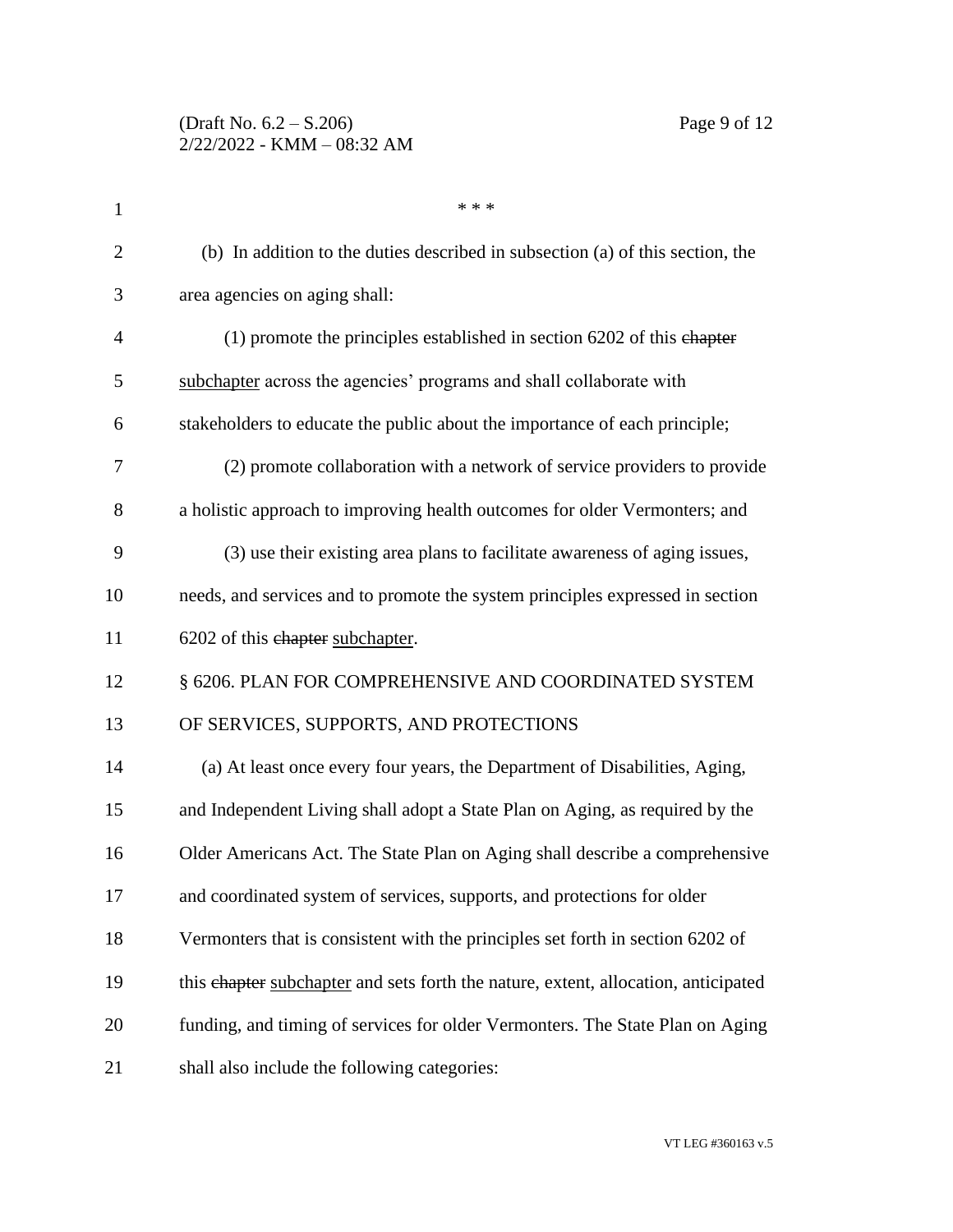| 1              | * * *                                                                          |
|----------------|--------------------------------------------------------------------------------|
| $\overline{2}$ | (e) On or before January 15 of each year, and notwithstanding the              |
| 3              | provisions of 2 V.S.A. $\S$ 20(d), the Department shall report to the House    |
| 4              | Committee on Human Services, the Senate Committee on Health and Welfare,       |
| 5              | and the Governor regarding:                                                    |
| 6              | $(1)$ implementation of the plan;                                              |
| 7              | (2) the extent to which the system principles set forth in section 6202 of     |
| 8              | this ehapter subchapter are being achieved;                                    |
| 9              | * * *                                                                          |
| 10             | Subchapter 2. Supports for Individuals with Alzheimer's and Related            |
| 11             | Disorders                                                                      |
| 12             | § 6221. PUBLIC EDUCATION RESOURCES                                             |
| 13             | The Departments of Health and of Disabilities, Aging, and Independent          |
| 14             | Living shall jointly develop and maintain easily accessible electronic, print, |
| 15             | and in-person public education materials and programs on Alzheimer's disease   |
| 16             | and related disorders that shall serve as a resource for patients, families,   |
| 17             | caregivers, and health care providers. The Departments shall include           |
| 18             | information about the State Plan on Aging as well as resources and programs    |
| 19             | for prevention, care, and support for individuals, families, and communities.  |
| 20             | Sec. 5. ALZHEIMER'S DISEASE COORDINATOR                                        |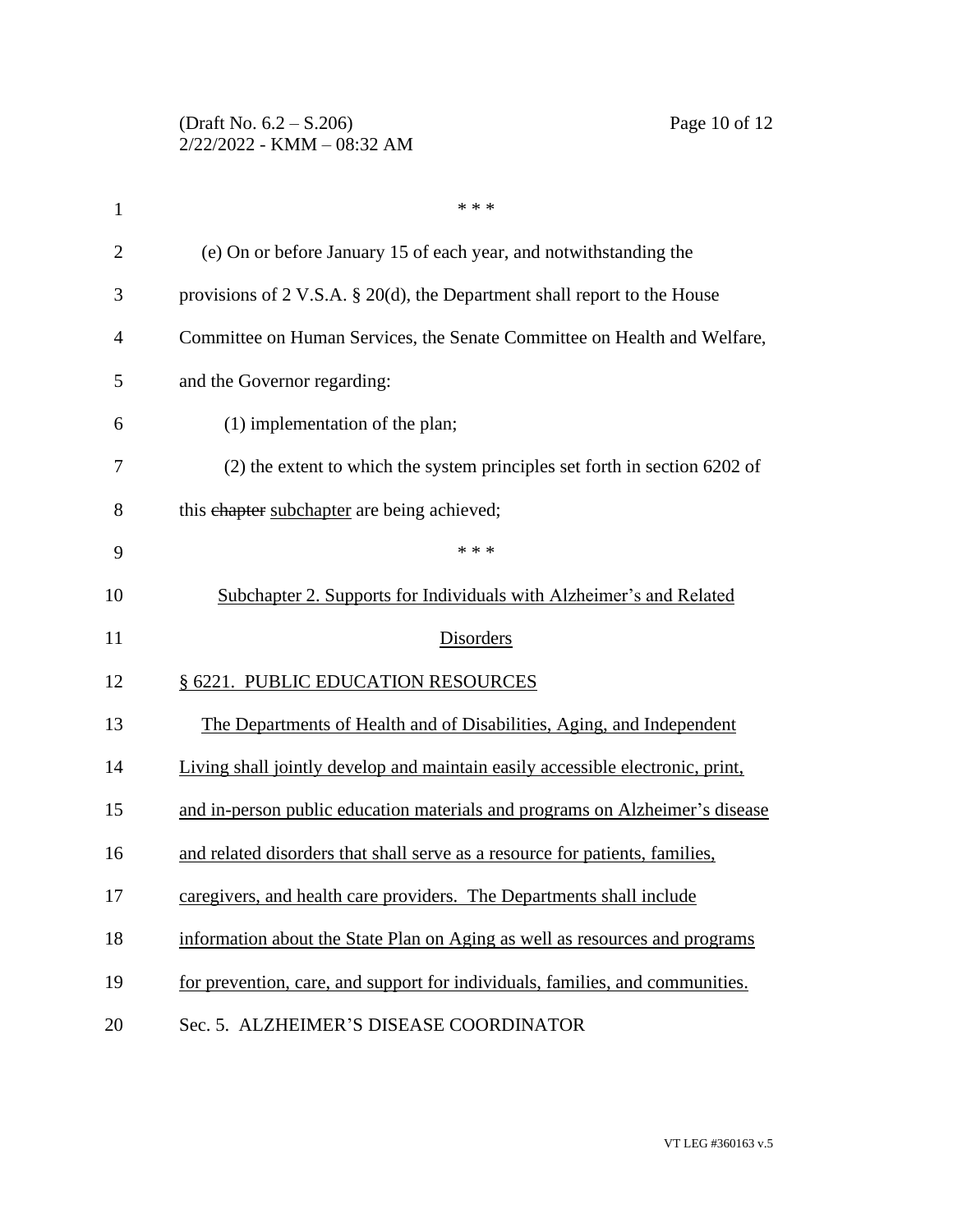| $\mathbf{1}$   | On or before December 15, 2022, the Departments of Health and of                  |
|----------------|-----------------------------------------------------------------------------------|
| $\mathbf{2}$   | Disabilities, Aging, and Independent Living shall submit a plan to the Senate     |
| 3              | Committee on Health and Welfare and to the House Committee on Human               |
| $\overline{4}$ | Services to fund a permanent Alzheimer's Disease Coordinator position to be       |
| 5              | shared between the Departments for the purpose of planning, public education,     |
| 6              | and coordination as informed by the recommendations of the Commission on          |
| 7              | Alzheimer's and Related Disorders established pursuant to 3 V.S.A. § 3085b,       |
| 8              | the State Plan on Aging required pursuant to 33 V.S.A. § 6206, and other          |
| 9              | relevant statewide plans on Alzheimer's disease and related disorders.            |
| 10             | *** Expanding Professional Education Opportunities ***                            |
| 11             | Sec. 6. PROFESSIONAL EDUCATION OPPORTUNITIES; REPORT                              |
| 12             | (a) The Chair of the Commission on Alzheimer's Disease and Related                |
| 13             | Disorders shall appoint at least three members of the Commission to serve as a    |
| 14             | work group for the purpose of making recommendations to achieve a                 |
| 15             | dementia-capable workforce and promote and expand opportunities for health        |
| 16             | care and human services providers and first responders to improve the             |
| 17             | diagnosis, treatment, and care of individual's with Alzheimer's disease and       |
| 18             | related disorders and to support their families and caregivers. In developing its |
| 19             | recommendations, the work group shall consult with relevant stakeholders,         |
| 20             | including licensing entities related to the professions specified in this         |
| 21             | subsection.                                                                       |